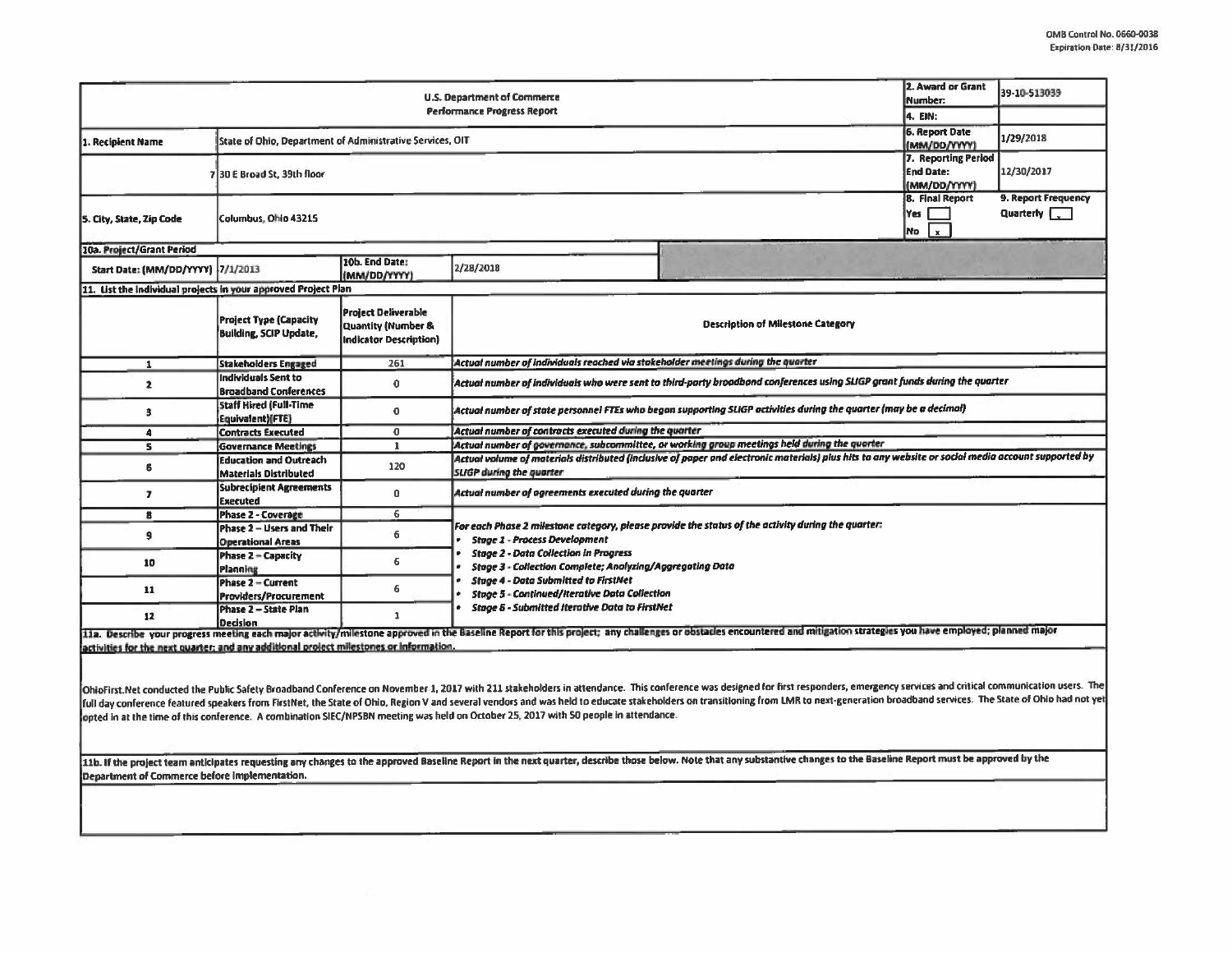11c. Provide any other information that would be useful to NTIA as it assesses this project's progress.

At the time of the Public Safety Broadband Conference no decision had been made by the State of Ohio to opt in or out of FirstNet. An additional conference is planned for next quarter to provide information to stakeholders State's decision.

11d. Describe any success stories or best practices you have identified. Please be as specific as possible.

12. Personnel

12a. If the project is not fully staffed, describe how any lack of staffing may impact the project's time line and when the project will be fully staffed.

| <b>Job Title</b>                                                                                                                      | <b>FTEX</b>                               |  | Project (s) Assigned                  |                      |                                             |                   |                 |                                         |                                                 |
|---------------------------------------------------------------------------------------------------------------------------------------|-------------------------------------------|--|---------------------------------------|----------------------|---------------------------------------------|-------------------|-----------------|-----------------------------------------|-------------------------------------------------|
| <b>SWIC</b>                                                                                                                           | 0.33                                      |  | Spends 30% of FTE on SLIGP activities |                      |                                             |                   |                 |                                         |                                                 |
| <b>Grants Administrator</b>                                                                                                           | 0.4                                       |  | Spends 40% of FTE on SLIGP activities |                      |                                             |                   |                 |                                         | Continued                                       |
|                                                                                                                                       |                                           |  |                                       |                      |                                             |                   |                 |                                         |                                                 |
|                                                                                                                                       |                                           |  |                                       |                      |                                             |                   |                 |                                         |                                                 |
| 13. Subcontracts (Vendors and/or Subrecipients)                                                                                       |                                           |  |                                       |                      |                                             |                   |                 |                                         |                                                 |
| 13a. Subcontracts Table - Include all subcontractors. The totals from this table must equal the "Subcontracts Total" in Question 14f. |                                           |  |                                       |                      |                                             |                   |                 |                                         |                                                 |
| Name                                                                                                                                  | <b>Subcontract Purpose</b>                |  | <b>Type</b><br>(Vendor/Subrec.)       | RFP/RFQ Issued (Y/N) | <b>Contract</b><br><b>Executed</b><br>(Y/N) | <b>Start Date</b> | <b>End Date</b> | <b>Total Federal Funds</b><br>Allocated | <b>Total Matching Funds</b><br><b>Allocated</b> |
| Keith Singleton                                                                                                                       | Website Development/Marketing Consultant  |  | Vendor                                | N                    | Y                                           | 5/23/2014         | 6/30/2015       | \$49,500.00                             |                                                 |
| <b>TBD</b>                                                                                                                            | <b>Marketing and Promotion</b>            |  | Vendor                                | N                    | N                                           |                   |                 | \$18,000.00                             |                                                 |
| <b>ATST</b>                                                                                                                           | <b>Data Collection</b>                    |  | Vendor                                | N                    | v                                           | 8/1/2015          | 12/31/2018      | \$623,040.00                            |                                                 |
| TBD                                                                                                                                   | <b>SCIP Consultant</b>                    |  | Vendor                                | N                    | N                                           |                   |                 | \$21,000.00                             |                                                 |
| TBD                                                                                                                                   | MOU/MOA Consultant                        |  | Vendor                                | N                    | N                                           |                   |                 | \$36,480.00                             |                                                 |
| CAI, Inc.                                                                                                                             | <b>Project Manager</b>                    |  | lVendor                               | N                    | v                                           | 9/30/2013         | 3/31/2018       | \$423,335.00                            |                                                 |
| CAI, Inc.                                                                                                                             | <b>Outreach Coordinator</b>               |  | <b>Vendor</b>                         | N                    | v                                           | 9/30/2013         | 3/31/2018       | \$271,848.00                            |                                                 |
| InGenesis                                                                                                                             | <b>Budget Analyst</b>                     |  | Vendor                                | N                    | Y                                           | 4/12/2014         | 3/31/2018       | \$135,472.00                            |                                                 |
| <b>ATST</b>                                                                                                                           | <b>IPhase One</b>                         |  | <b>Vendor</b>                         | v                    | Y                                           | 11/12/2014        | 12/31/2018      | \$660,000.00                            |                                                 |
| Sophisticated Systems                                                                                                                 | Future Users Project Outreach Consultants |  | <b>Vendor</b>                         | N                    | v                                           | 6/1/2016          | 3/31/2018       | \$331,500.00                            |                                                 |
| 13b. Describe any challenges encountered with vendors and/or subrecipients.                                                           |                                           |  |                                       |                      |                                             |                   |                 |                                         |                                                 |
|                                                                                                                                       |                                           |  |                                       |                      |                                             |                   |                 |                                         |                                                 |
| Inone                                                                                                                                 |                                           |  |                                       |                      |                                             |                   |                 |                                         |                                                 |